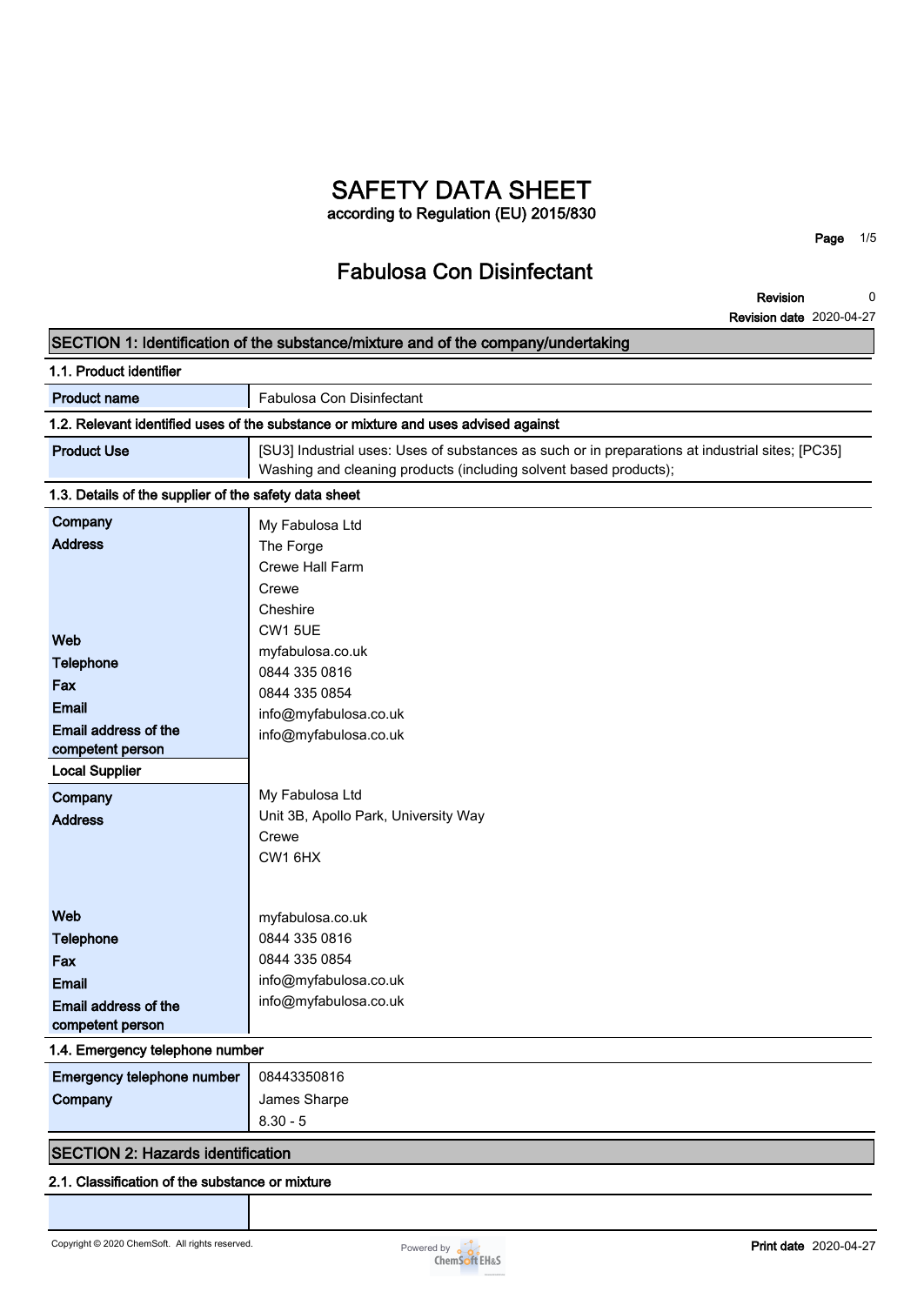#### **2.1. Classification of the substance or mixture**

| 2.2. Label elements             |                                                                                              |
|---------------------------------|----------------------------------------------------------------------------------------------|
| <b>Hazard pictograms</b>        |                                                                                              |
| <b>Signal Word</b>              | Warning                                                                                      |
| <b>Hazard Statement</b>         | Skin Irrit. 2: H315 - Causes skin irritation.                                                |
|                                 | Eye Irrit. 2: H319 - Causes serious eye irritation.                                          |
|                                 | Aquatic Chronic 3: H412 - Harmful to aquatic life with long lasting effects.                 |
| <b>Precautionary Statement:</b> | P264 - Wash thoroughly after handling.                                                       |
| <b>Prevention</b>               | P273 - Avoid release to the environment.                                                     |
|                                 | P280 - Wear protective gloves/protective clothing/eye protection/face protection.            |
| <b>Precautionary Statement:</b> | P302+P352 - IF ON SKIN: Wash with plenty of water/.                                          |
| Response                        | P305+P351+P338 - IF IN EYES: Rinse cautiously with water for several minutes. Remove contact |
|                                 | lenses, if present and easy to do. Continue rinsing.                                         |
|                                 | P321 - Specific treatment (see on this label).                                               |
|                                 | P332+P313 - If skin irritation occurs: Get medical advice/attention.                         |
|                                 | P337+P313 - If eye irritation persists: Get medical advice/attention.                        |
| <b>Precautionary Statement:</b> | P501 - Dispose of contents/container to                                                      |
| <b>Disposal</b>                 |                                                                                              |

## **SECTION 3: Composition/information on ingredients**

#### **3.2. Mixtures**

#### **EC 1272/2008**

| <b>Precautionary Statement:</b><br><b>Disposal</b>       |              | P501 - Dispose of contents/container to |           |                                            |                    |                                                                                                                                                                                                         |
|----------------------------------------------------------|--------------|-----------------------------------------|-----------|--------------------------------------------|--------------------|---------------------------------------------------------------------------------------------------------------------------------------------------------------------------------------------------------|
| <b>SECTION 3: Composition/information on ingredients</b> |              |                                         |           |                                            |                    |                                                                                                                                                                                                         |
| 3.2. Mixtures                                            |              |                                         |           |                                            |                    |                                                                                                                                                                                                         |
| EC 1272/2008                                             |              |                                         |           |                                            |                    |                                                                                                                                                                                                         |
| <b>Chemical Name</b>                                     | Index No.    | CAS No.                                 | EC No.    | <b>REACH Registration</b><br><b>Number</b> | Conc.<br>$(\%w/w)$ | <b>Classification</b>                                                                                                                                                                                   |
| Benzalkonium Chloride<br><b>Organic Alcohol</b>          | 603-001-00-X | 68424-85-1<br>67-56-1                   | 200-659-6 |                                            |                    | 1 - 10% Met. Corr. 1: H290; Acute<br>Tox. 4: H302; Skin Corr. 1A:<br>H314; Aquatic Chronic 1:<br>H410;<br>1 - 10% Flam. Lig. 2: H225; Acute<br>Tox. 3: H331; Acute Tox. 3:<br>H311; Acute Tox. 3: H301; |
|                                                          |              |                                         |           |                                            |                    | STOT SE 1: H370;                                                                                                                                                                                        |

## **SECTION 4: First aid measures**

#### **4.1. Description of first aid measures**

| Inhalation          | Irritating to respiratory system. Inhalation may cause coughing, tightness of the chest and irritation<br>of the respiratory system. Move the exposed person to fresh air. Seek medical attention. |
|---------------------|----------------------------------------------------------------------------------------------------------------------------------------------------------------------------------------------------|
| Eye contact         | Irritating to eyes. Rinse immediately with plenty of water for 15 minutes holding the eyelids open.<br>Seek medical attention if irritation or symptoms persist.                                   |
| <b>Skin contact</b> | Irritating to skin. Wash off immediately with plenty of soap and water. Remove contaminated<br>clothing. Seek medical attention if irritation or symptoms persist.                                 |
| Ingestion           | Ingestion may cause nausea and vomiting. Seek medical attention if irritation or symptoms persist.<br>DO NOT INDUCE VOMITING.                                                                      |

## **SECTION 5: Firefighting measures**

#### **5.1. Extinguishing media**

**Carbon oxides.**

### **5.2. Special hazards arising from the substance or mixture**

**Burning produces irritating, toxic and obnoxious fumes.**

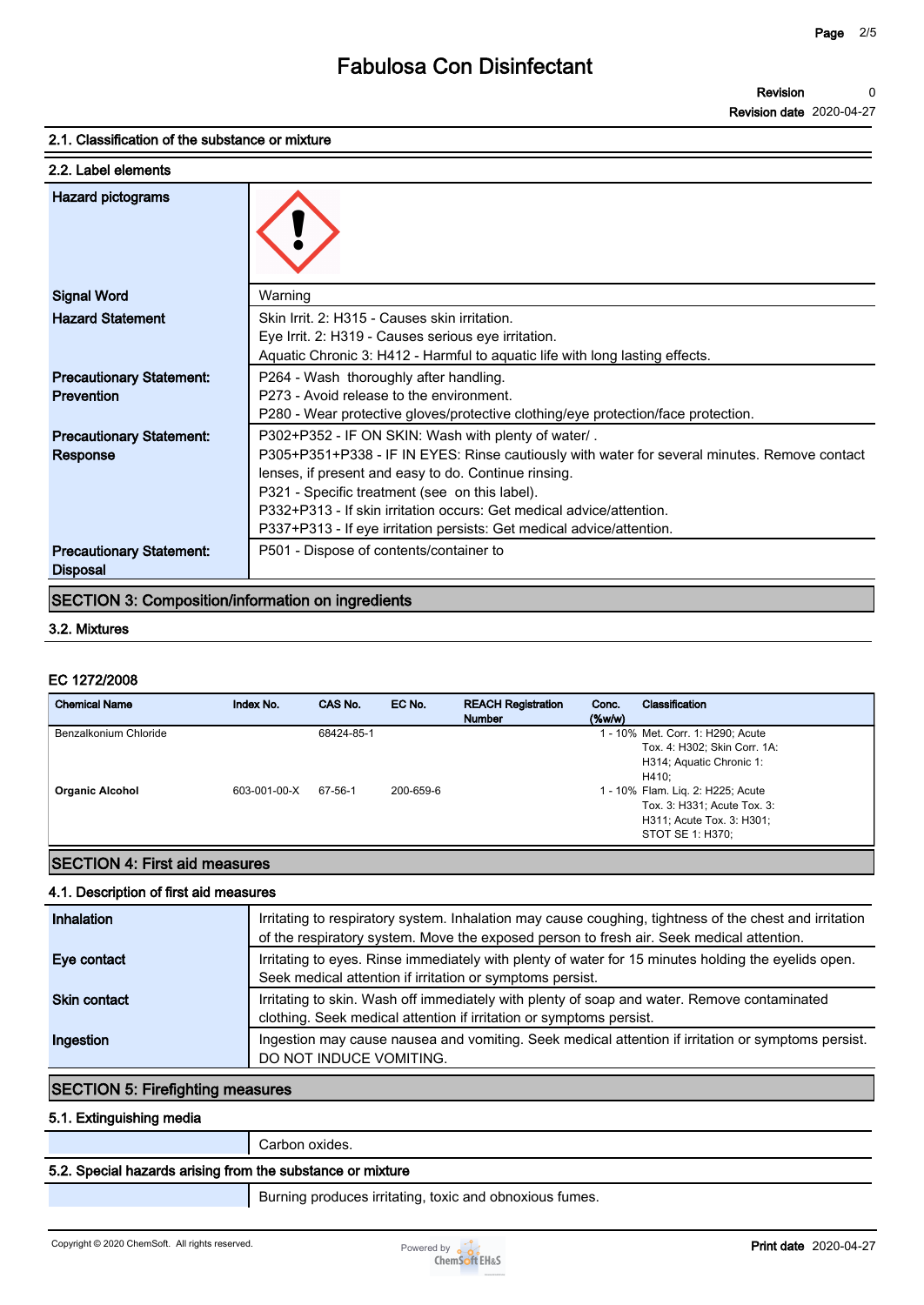# **Fabulosa Con Disinfectant**

| 5.3. Advice for firefighters                                      |                                                                                                                                                                         |
|-------------------------------------------------------------------|-------------------------------------------------------------------------------------------------------------------------------------------------------------------------|
|                                                                   | Wear suitable respiratory equipment when necessary.                                                                                                                     |
| <b>SECTION 6: Accidental release measures</b>                     |                                                                                                                                                                         |
|                                                                   | 6.1. Personal precautions, protective equipment and emergency procedures                                                                                                |
|                                                                   | Ensure adequate ventilation of the working area. Wear suitable protective equipment.                                                                                    |
| 6.2. Environmental precautions                                    |                                                                                                                                                                         |
|                                                                   | Do not allow product to enter drains. Prevent further spillage if safe.                                                                                                 |
| 6.3. Methods and material for containment and cleaning up         |                                                                                                                                                                         |
|                                                                   | Absorb with inert, absorbent material. Sweep up. Transfer to suitable, labelled containers for<br>disposal. Clean spillage area thoroughly with plenty of water.        |
| <b>SECTION 7: Handling and storage</b>                            |                                                                                                                                                                         |
| 7.1. Precautions for safe handling                                |                                                                                                                                                                         |
|                                                                   | Avoid contact with eyes and skin. Ensure adequate ventilation of the working area. Adopt best<br>Manual Handling considerations when handling, carrying and dispensing. |
| 7.2. Conditions for safe storage, including any incompatibilities |                                                                                                                                                                         |
|                                                                   | Keep in a cool, dry, well ventilated area. Keep containers tightly closed. Store in correctly labelled<br>containers.                                                   |
| <b>SECTION 8: Exposure controls/personal protection</b>           |                                                                                                                                                                         |
| 8.1. Control parameters                                           |                                                                                                                                                                         |
|                                                                   |                                                                                                                                                                         |

### **8.1.1. Exposure Limit Values**

| <b>Organic Alcohol</b> | WEL 8-hr limit ppm: 200    | WEL 8-hr limit mg/m3: $266$        |
|------------------------|----------------------------|------------------------------------|
|                        | WEL 15 min limit ppm: 250  | <b>WEL 15 min limit mg/m3: 333</b> |
|                        | WEL 8-hr limit mg/m3 total | WEL 15 min limit mg/m3 total       |
|                        | inhalable dust:            | inhalable dust:                    |
|                        | WEL 8-hr limit mg/m3 total | WEL 15 min limit mg/m3 total       |
|                        | respirable dust:           | respirable dust:                   |

| 8.2. Exposure controls         |                                                  |  |  |
|--------------------------------|--------------------------------------------------|--|--|
| 8.2.1. Appropriate engineering | Ensure adequate ventilation of the working area. |  |  |
| controls                       |                                                  |  |  |
| 8.2.2. Individual protection   | Wear chemical protective clothing.               |  |  |
| measures                       |                                                  |  |  |
| Eye / face protection          | Approved safety goggles.                         |  |  |
| Skin protection -              | Chemical resistant gloves (PVC).                 |  |  |
| Handprotection                 |                                                  |  |  |
| <b>Respiratory protection</b>  | Wear: Suitable respiratory equipment.            |  |  |
|                                |                                                  |  |  |

# **SECTION 9: Physical and chemical properties**

## **9.1. Information on basic physical and chemical properties**

| <b>Appearance</b> Liquid                    |                                                       |
|---------------------------------------------|-------------------------------------------------------|
| Colour   Clear                              |                                                       |
|                                             | <b>Odour</b> Characteristic                           |
|                                             | <b>Relative density</b> 0.99 - 1.01 (H2O = 1 @ 20 °C) |
|                                             | Solubility Soluble in water                           |
| <b>SECTION 10: Stability and reactivity</b> |                                                       |

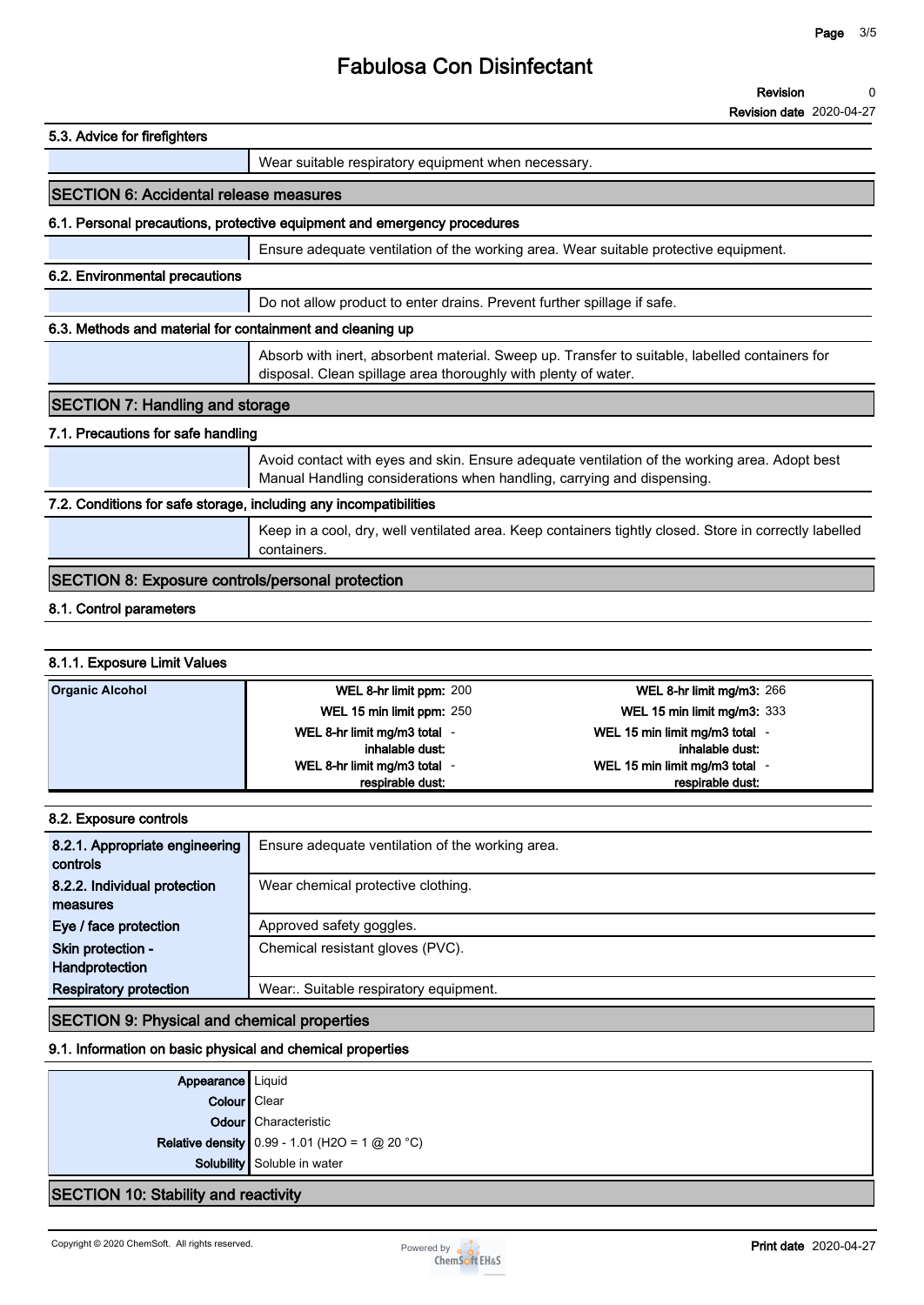# **Fabulosa Con Disinfectant**

| 10.2. Chemical stability                                                                             |                                                                                |  |  |  |  |
|------------------------------------------------------------------------------------------------------|--------------------------------------------------------------------------------|--|--|--|--|
|                                                                                                      | Stable under normal conditions.                                                |  |  |  |  |
|                                                                                                      | <b>SECTION 11: Toxicological information</b>                                   |  |  |  |  |
| 11.1.4. Toxicological Information                                                                    |                                                                                |  |  |  |  |
|                                                                                                      | No data available                                                              |  |  |  |  |
| <b>SECTION 12: Ecological information</b>                                                            |                                                                                |  |  |  |  |
| 12.1. Toxicity                                                                                       |                                                                                |  |  |  |  |
|                                                                                                      | No data available                                                              |  |  |  |  |
| <b>SECTION 13: Disposal considerations</b>                                                           |                                                                                |  |  |  |  |
| <b>General information</b>                                                                           |                                                                                |  |  |  |  |
|                                                                                                      | Dispose of in compliance with all local and national regulations.              |  |  |  |  |
| <b>SECTION 14: Transport information</b>                                                             |                                                                                |  |  |  |  |
| 14.1. UN number                                                                                      |                                                                                |  |  |  |  |
|                                                                                                      | The product is not classified as dangerous for carriage.                       |  |  |  |  |
| 14.2. UN proper shipping name                                                                        |                                                                                |  |  |  |  |
|                                                                                                      | The product is not classified as dangerous for carriage.                       |  |  |  |  |
| 14.3. Transport hazard class(es)                                                                     |                                                                                |  |  |  |  |
|                                                                                                      | The product is not classified as dangerous for carriage.                       |  |  |  |  |
| 14.4. Packing group                                                                                  |                                                                                |  |  |  |  |
|                                                                                                      | The product is not classified as dangerous for carriage.                       |  |  |  |  |
| 14.5. Environmental hazards                                                                          |                                                                                |  |  |  |  |
|                                                                                                      | The product is not classified as dangerous for carriage.                       |  |  |  |  |
| 14.6. Special precautions for user                                                                   |                                                                                |  |  |  |  |
|                                                                                                      | The product is not classified as dangerous for carriage.                       |  |  |  |  |
|                                                                                                      | 14.7. Transport in bulk according to Annex II of MARPOL 73/78 and the IBC Code |  |  |  |  |
|                                                                                                      | The product is not classified as dangerous for carriage.                       |  |  |  |  |
| <b>Further information</b>                                                                           |                                                                                |  |  |  |  |
|                                                                                                      | The product is not classified as dangerous for carriage.                       |  |  |  |  |
| <b>SECTION 15: Regulatory information</b>                                                            |                                                                                |  |  |  |  |
| 15.1. Safety, health and environmental regulations/legislation specific for the substance or mixture |                                                                                |  |  |  |  |
|                                                                                                      |                                                                                |  |  |  |  |

| <b>Regulations</b> | COMMISSION REGULATION (EU) No 453/2010 of 20 May 2010 amending Regulation (EC) No             |
|--------------------|-----------------------------------------------------------------------------------------------|
|                    | 1907/2006 of the European Parliament and of the Council on the Registration, Evaluation,      |
|                    | Authorisation and Restriction of Chemicals (REACH), establishing a European Chemicals Agency, |
|                    | amending Directive 1999/45/EC and repealing Council Regulation (EEC) No 793/93 and            |
|                    | Commission Regulation (EC) No 1488/94 as well as Council Directive 76/769/EEC and             |
|                    | Commission Directives 91/155/EEC, 93/67/EEC, 93/105/EC and 2000/21/EC. REGULATION (EC)        |
|                    | No 1907/2006 OF THE EUROPEAN PARLIAMENT AND OF THE COUNCIL of 18 December 2006                |
|                    | concerning the Registration, Evaluation, Authorisation and Restriction of Chemicals (REACH),  |
|                    | establishing a European Chemicals Agency, amending Directive 1999/45/EC and repealing         |
|                    | Council Regulation (EEC) No 793/93 and Commission Regulation (EC) No 1488/94 as well as       |
|                    | Council Directive 76/769/EEC and Commission Directives 91/155/EEC, 93/67/EEC, 93/105/EC and   |
|                    | 2000/21/EC.                                                                                   |

# **SECTION 16: Other information**